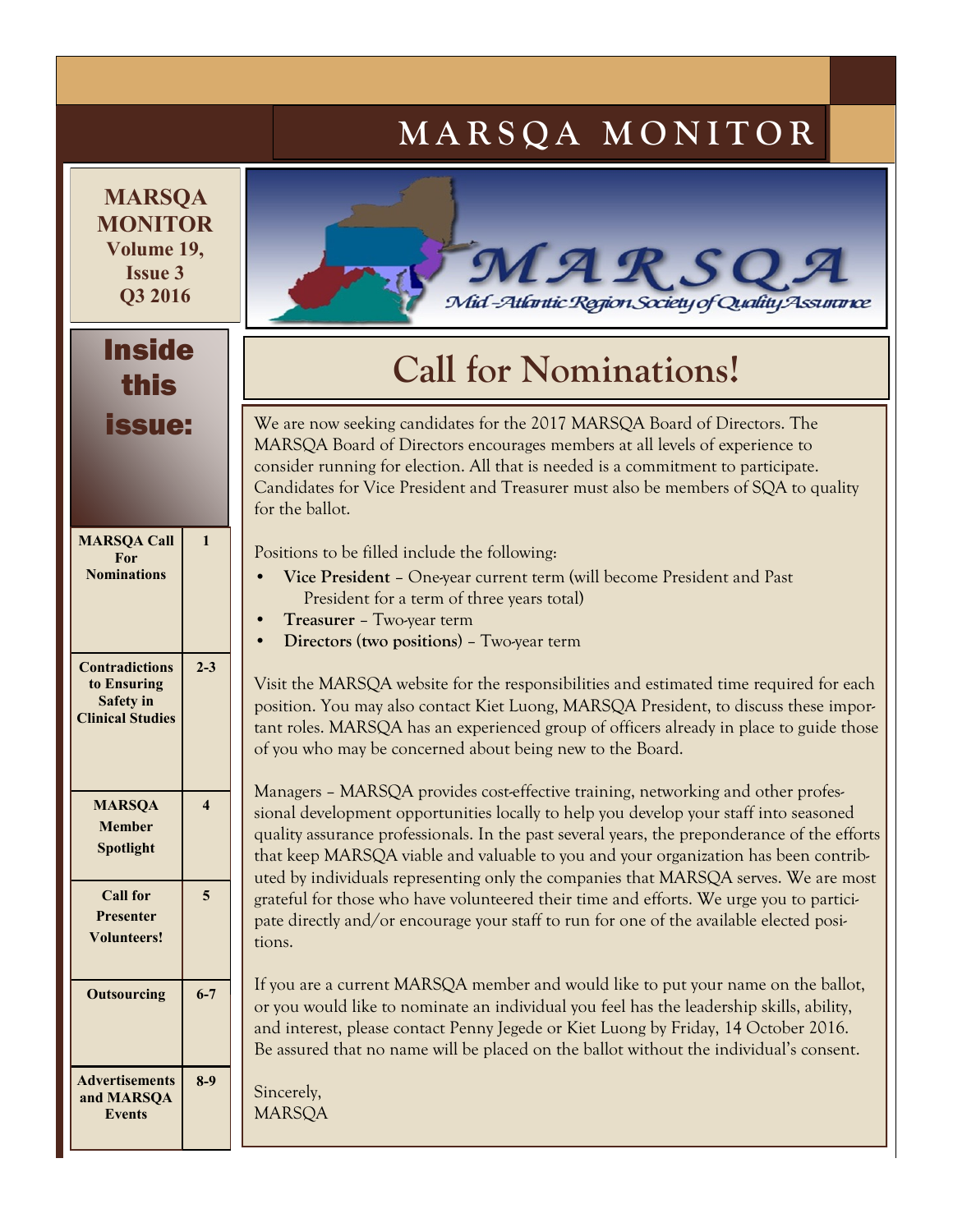### **Contradictions to Ensuring Safety in Clinical Studies**

**An example of a clinical study where the outcome of their use caused serious harm**

March 2006, Parexel Clinical Pharmacology Unit, London, UK: Phase 1 Study on healthy volunteers, to study a new class of monoclonal antibody (mAb) called IgG4k mAb, with a stimulatory action on regulatory T-cells. This was the first study/ first dose of this drug in humans. Most phase 1 studies are not anticipated to have pharmacologic effects based on the projections provided through pharmacokinetics analysis on data gathered from pre-clinical toxicity studies. The purpose of Phase 1 studies is to Test a small group of people (20–80) to evaluate safety, determine safe dosage ranges, and begin to identify side effects. A drug's side effects could be subtle or long term, or may only happen with a few people, so phase 1 trials are not expected to identify all side effects.<sup>1</sup> The purpose of research and development of IgG4 $k$ mAb is for potential therapeutic treatment of B-cell chronic lymphocytic leukemia, and rheumatoid arthritis however, the efficacy would have been studied in later phase studies after completion and analysis of safety data from the phase 1 study (is).

This study became coined as the TeGenero Incident, when the first intravenous infusions, a single dose, were given to six healthy volunteers that immediately required intensive organ support for eight to sixteen days due to "cytokine storm". A cytokine storm is a potentially fatal immune reaction consisting of a positive feedback loop between cytokines and white blood cells. As a result reported by the Sunday Times, 30 July 2006 reports that "the victims of the deadly TGN 1412 experiment have been told that the toxic effect of a single dose of this monoclonal antibody face contracting cancer and other fatal diseases as a result." There is inflammatory damage, and fibrotic healing when a cytokine storm is experienced causing permanent organ dysfunction.

#### **What went wrong scientifically**:

Pre-clinical study reports were not available/not required by the MHRA (Medicines and Healthcare Products Regulatory Agency), yet the pre-clinical studies did not predict a safe dose for humans even though the currently required regulations had been met. Monoclonal antibodies frequently have infusion reactions related to immunogenicity after the second dose however, it has been known that mAb's can have their most severe immunological effects upon receiving the first dose. It can be

surmised that TeGenero, may not have designed their pre-clinical studies to detect this type of T cell activation.

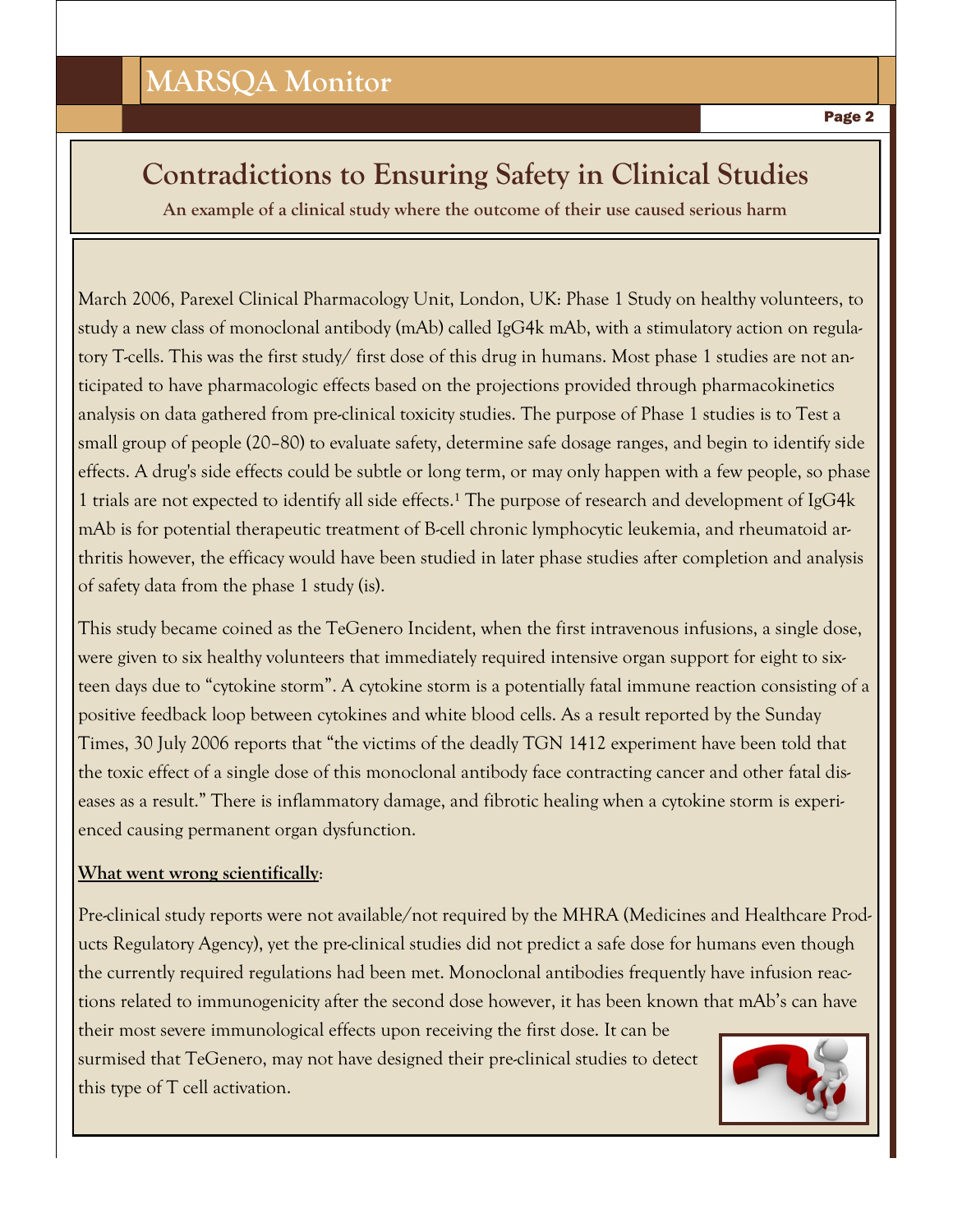#### Page 3

#### **Continued: Contradictions to Ensuring Safety in Clinical Studies**

#### **What went wrong clinically**:

No sign of contaminants in or errors in manufacturing, formulation, dilution, or administration that would affect end result. As reported by The International Herald Tribune, one of the subjects stated that He believed "he was participating in a fairly standard trial of a painkiller like ibuprofen, for arthritis." He said that "the novelty of TGN 1412 never came up in upbeat pre-trial briefing, adding: "I had no idea it altered the immune system.'" "At Parexel's orientation meeting there was little time to read the study's 11-page consent form before signing, Rob O. said. Headaches and bruising were listed as potential side effects, as well as the possibility of a severe allergy. But that risk was downplayed." This is an indicator that the informed consent process contained significant weaknesses. An evaluation done by Norman M. Goldfarb, Managing Member of First Clinical Research LLC determined the following gaps per ICH E6, in the informed consent² document that could have impacted the study participant's willingness to participate:

- Missing statement of randomization possibilities
- Discussion of risks was not apparent based on the novelty and potential strength of TGN1212
- Missing statement on potential benefits
- The consent stated that concerns about the study should be communicated to the principal investigator sand the ethics committee secondarily however, the ethics committee is not listed in the Informed consent document
- Potential coercion with this statement: "If you leave the study and exercise your right to not give a reason…no payment need be made to you"
- $\Diamond$  Although this statement is written about a stipend paid to subject for participating in the trial/any additional costs "compensate for any inconvenience", the injured subject Rob O, still pays his own cab fare for follow up medical care from the incident

**Preventive Action**: The Creation of the EMEA Guideline: "Requirements for First-in-Man Clinical Trials for Potential High-Risk Medicinal Products" [\(EMEA 2007c,](http://tpx.sagepub.com/content/37/3/363.full#ref-8) [2007d\).](http://tpx.sagepub.com/content/37/3/363.full#ref-9)

This guideline is intended to assist sponsors in the transition from non-clinical to early clinical development. It provides criteria to classify new investigational medicinal products as potential high-risk medicinal products. It also gives guidance on quality aspects, non-clinical testing strategies and designs for first-in-man clinical trials for high-risk medicinal products, including the calculation of the initial dose to be used in humans, the subsequent dose escalation and the management of risk.

- 1. Clinical Trials Wikipedia: [https://en.wikipedia.org/wiki/Clinical\\_trial](https://en.wikipedia.org/wiki/Clinical_trial)
- 2. First Clinical Research: [http://www.firstclinical.com/journal/2006/0605\\_TeGenero.pdf](http://www.firstclinical.com/journal/2006/0605_TeGenero.pdf)
- 3. The TeGenero Incident and the Duff Report Conclusions: A Series of Unfortunate Events or an Avoidable Event? Christopher J. Horvath & Mark N. Milton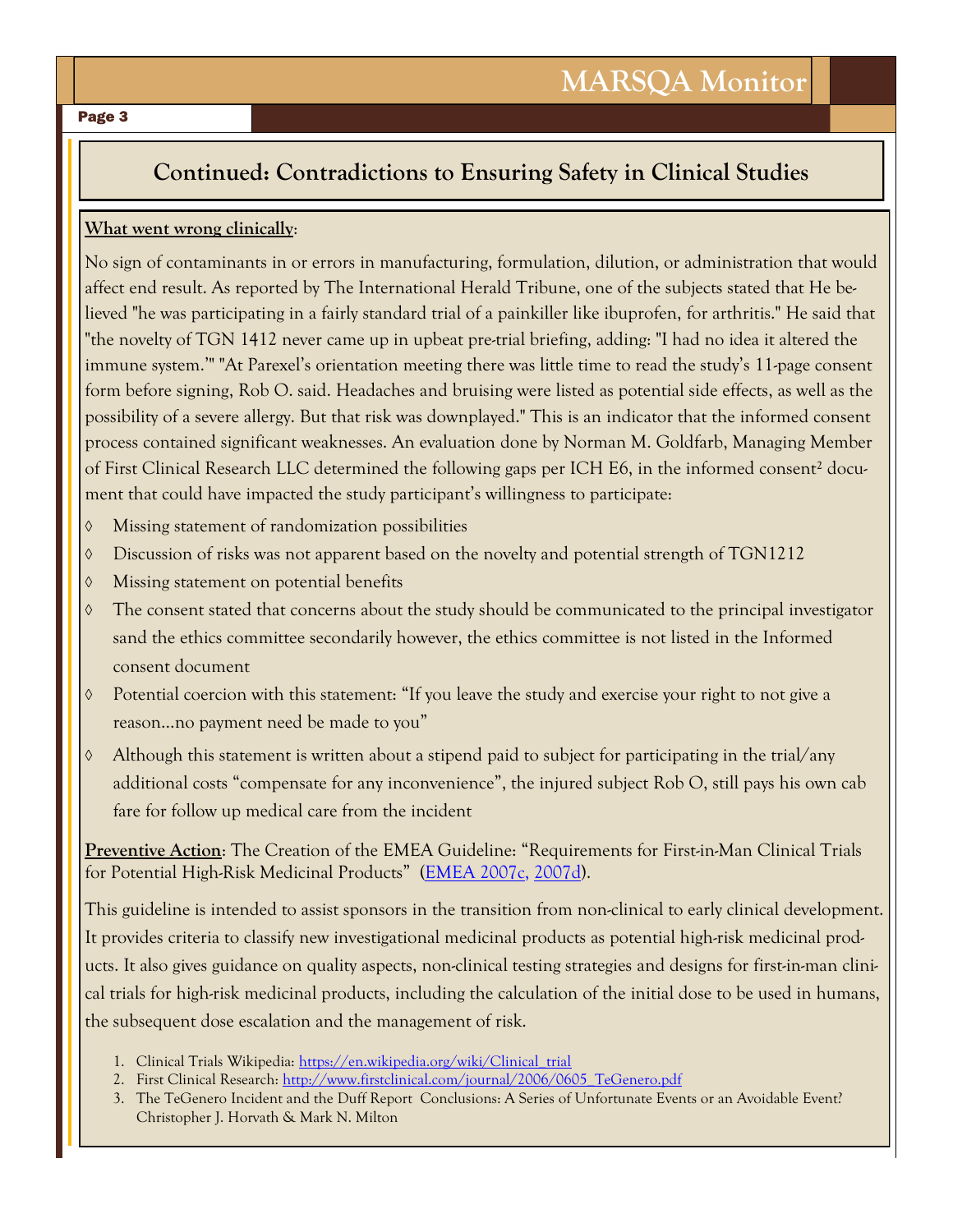## **MARSQA Monitor**

Page 4

# MARSQA Member Spotlight: Dana Wood

#### **Where do you work and what is your specialty?**

"I work at Janssen R&D in Spring House, PA. My official title is Compliance Analyst and my colleagues and I support clinical and non-clinical PK and ADA data generated from the Biologics Development Sciences group. We do 100% QC review of data and documentation and make sure work is done in a compliant manner based on our SOPs and federal regulations. I also support our department's outsourcing efforts to make sure our externally generated data meets our compliance expectations as well."



#### **Describe your pathway to the regulatory world.**

"I started out as a research scientist at Merck, then moved to the more regulated world of running clinical assays at PPD. With that experience I moved to Janssen to join their compliance group."

#### **What is your favorite movie and why?**

"Probably "Aliens". I like movies with strong female roles and Ripley takes the cake! Plus I like any alien/creature/dinosaur/zombie movie in general where the creature(s) obliterates almost everyone in an apocalyptic manner. It's my escape from reality."

### **What is one thing about the regulatory world that you enjoy?**

"I really like the discussions surrounding regulatory rules and regulations. At first glance they may seem cut and dry, however, there can be many interpretations of the rules and it's always interesting to get other people's perspective. I like having these types conversations with people -it's my favorite part of the job!"

### **What is your favorite local restaurant?**

"Kamita in Oaks, PA! It's a Japanese/Chinese/Thai restaurant that does all 3 incredibly well!! Pad Thai is my favorite comfort food."

### **What is the legacy you would like to leave behind?**

"To know that I've contributed, even if it's in a small way, to medicines that make a difference in people's lives and nice, well-behaved children."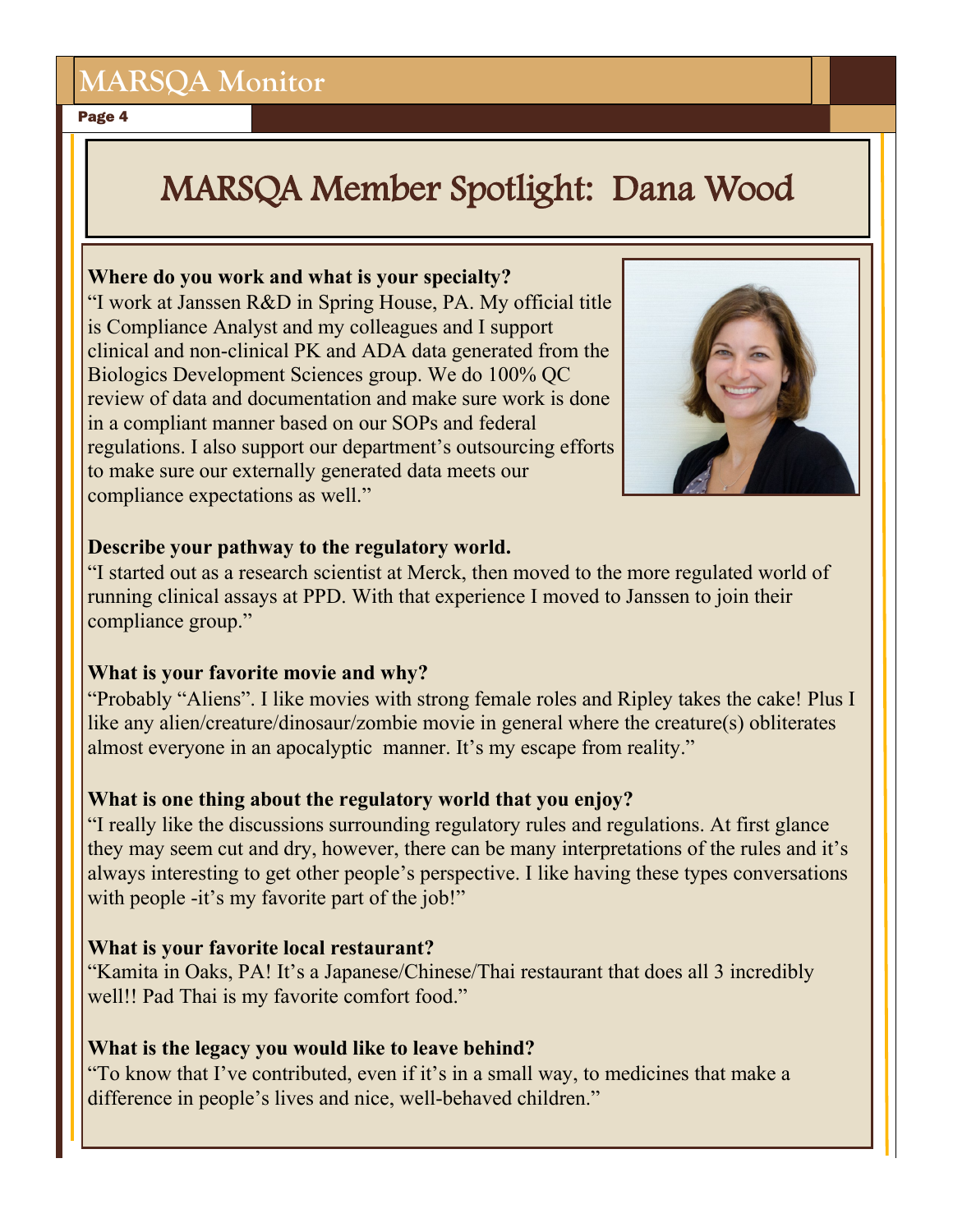## **Call for MARSQA Presenter Volunteers !!!**

### **Help MARSQA have another successful year and volunteer to be a meeting presenter!**

- Are you a GLP Expert? GMP Expert? GCP Expert?
- Do you have an interesting Quality topic you would like to present?
- Are you a Quality Archives Expert?
- Do you know about Quality Risk Management?

**If you answered yes to any of the above questions you are ready to be a MARSQA presenter.** 

**Contact MARSQA Vice President, [Stacy Wilson](mailto:stacy.wilson@crl.com?subject=MARSQA%20Award/Scholarship%20Application) if you are interested in being a MARSQA presenter! Visit [www.marsqa.org](http://www.marsqa.org/) for contact information.**



#### Page 5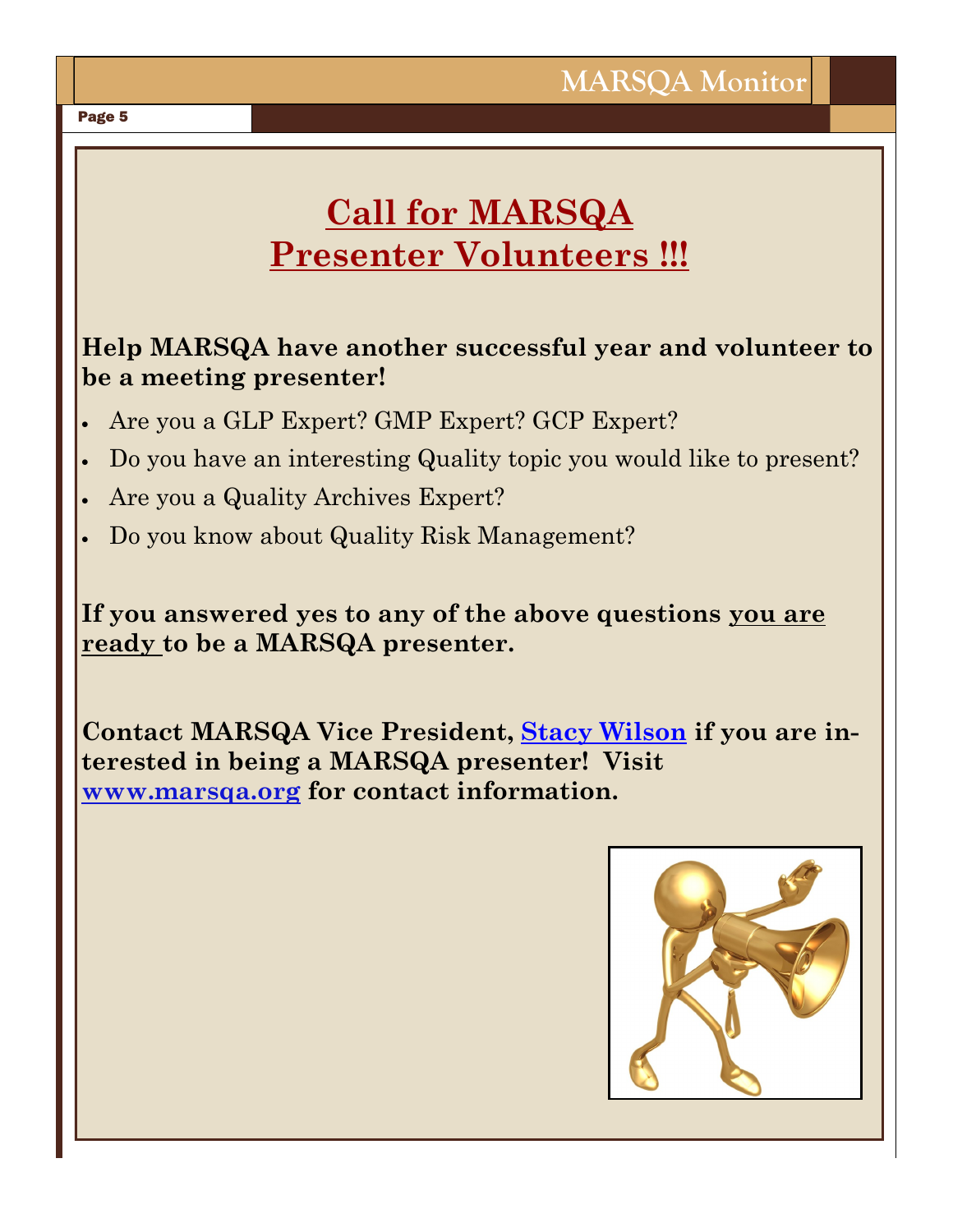## **MARSQA Monitor**

Page 6

### Outsourcing : Keys to Successful Sponsor and CRO Partnership *by Dana Wood*

It is not surprising that Pharma companies are outsourcing more and more these days. With stagnant resources and increasing workload, it makes sense to contract with a CRO to meet deadlines. Whether the decision to outsource is purely resource related or additional expertise is needed, sponsors not only want good, sound science, they also want the quality of that work to be of high standard, especially if that work falls under GLP or another GxP regulation.

So how does a company ensure compliance and overall quality when outsourcing? Here are a few things to consider…

**Vetting** – Do your homework!! it's critical to properly assess your vendor before placing work. An on-site audit is best in that it allows you to personally meet those who will be handling your projects. I recommend having both scientific/technical and quality representatives perform the audit to get the full picture of the CRO's capabilities.



 **Communication** – **this cannot be emphasized enough**! Proper communication is the key to any successful project. Ask your team: how will you communicate? Is email best? Teleconference? How often? Should the CRO expect on-site visits to monitor progress? Talk about these details at your introductory meeting and for every meeting thereafter, it is important to record minutes to be distributed so all parties are on the same page. Also, if GLP, ensure there is a clear communication procedure to the Study Director for deviations and other important study-related correspondence.



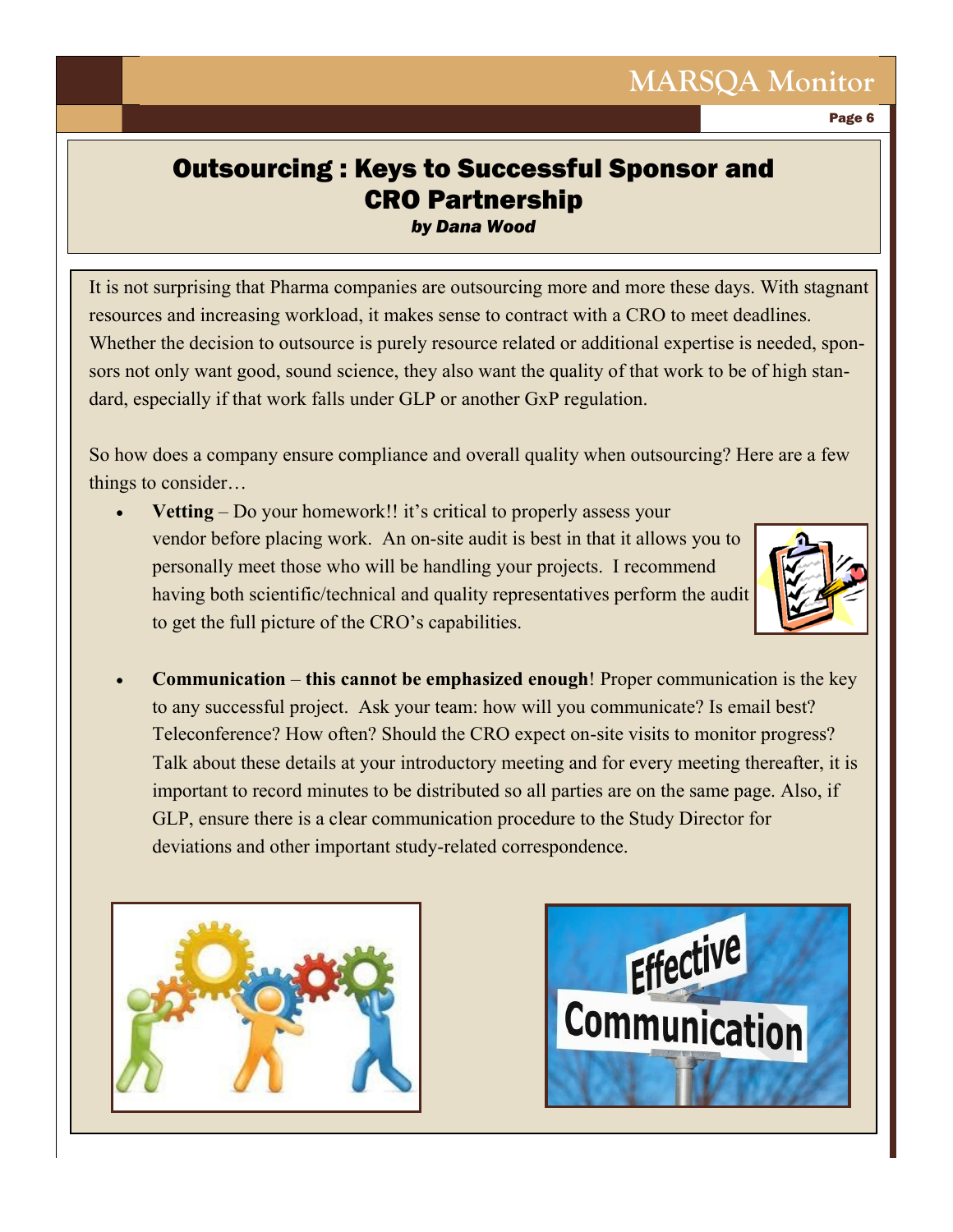Page 7

### *Continued:* Outsourcing : Keys to Successful Sponsor and CRO Partnership

*by Dana Wood*

 **Expectations should be spelled out prior to the start of work** – Detailed contracts are critical to success. Nothing should be assumed. Not only should the technical end-goals of the project be described, but quality and data integrity expectations should be clearly stated in the contract as well. In addition, it's important to have a mutual understanding on both sides of what is written in the contract and protocols. **READ AND UNDERSTAND!**



- **Documentation**  Standards for documentation should be defined early in the process. Whose templates will be used for reports? How will approvals be handled? Are formal memos needed or is email okay?
- **Processes and SOPs** again this comes down to good communication. Define whose SOP's are being used for the project. Is it the sponsor's or vendor's? In most cases it's best practice to use vendor's SOPs since it decreases the chance for deviations and study delays. In cases where sponsor's SOPs must be used, it should be communicated to the CRO in a timely manner and a full acknowledgment of the process should be demonstrated. Understanding what the differences between the processes are and getting agreement early on how to move forward will save time and keep the project moving smoothly.

These are just a few of the points to consider when initiating a project with a new vendor or CRO. In a sense, the Sponsor/CRO relationship is a partnership - the end goal is the same: bringing life-changing drugs or devices to the people who need them. Open communication, defined expectations, clear contracts and documentation are essential to successful projects and most importantly cultivates trust between the two parties. There will always be challenges (hey, this is science - nothing ever goes right 100% of the time) however, working through obstacles is a lot easier when there is a solid foundation of communication and trust in place.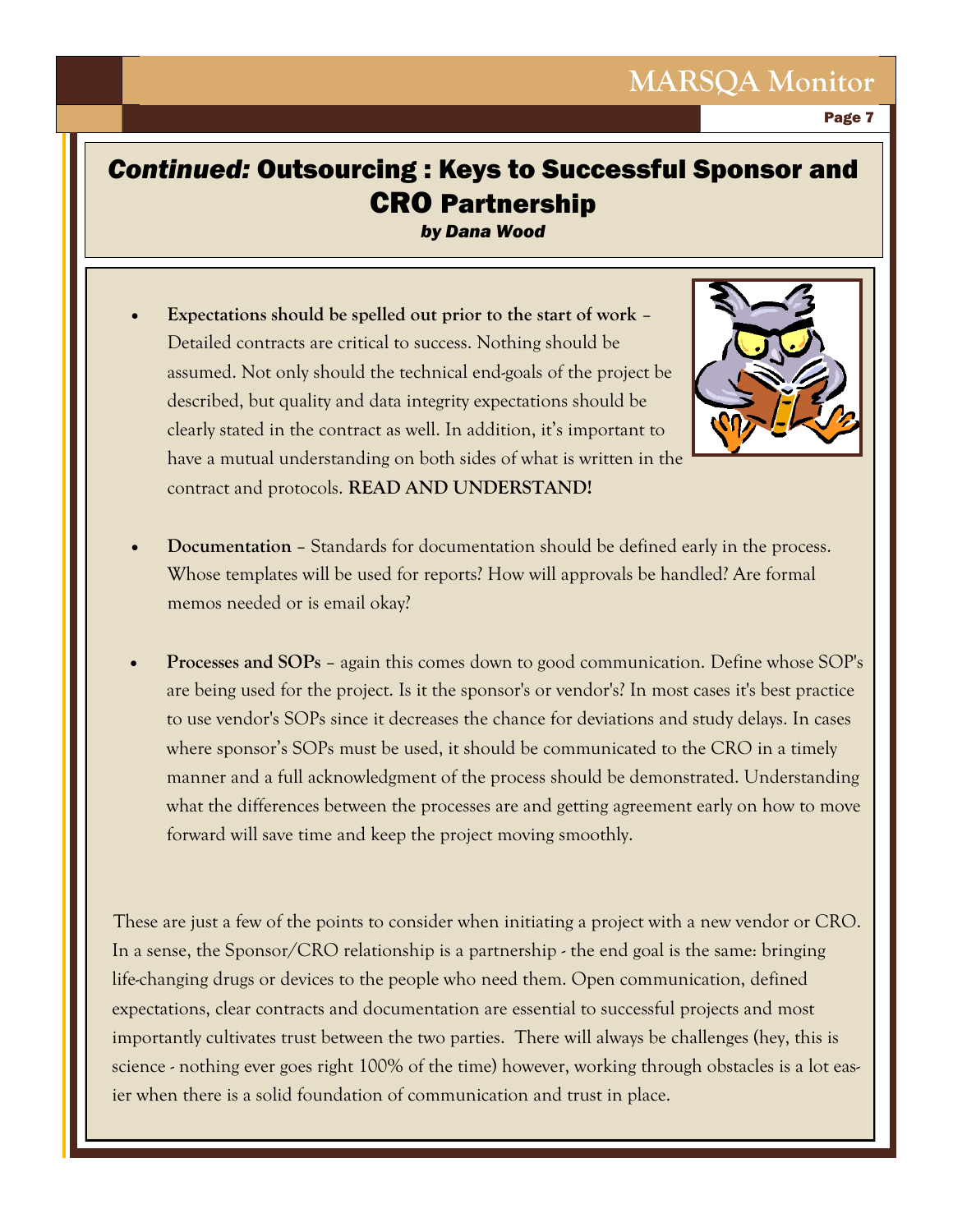Page 8

## **Advertisements and MARSQA Contact Information**



# **QACV CONSULTING**

**Quality Assurance, Compliance & Computer Validation Consulting**

## **On Target Compliance**

To meet your Quality, Validation, and Regulatory Needs

### Call us for a free consultation

### **Services include:**

**Vendor Audits Data Integrity Assessments GMP CMO and Supplier Audits GLP Facility Audits GCP CRO and Site Audits** 

**Central and Bioanalytical Lab Audits** Training - CSV, Data Integrity, Auditing, etc. **Internal Audits Computerized System Validation Quality System and SOP Development** 

For more information, visit our website www.QACVConsulting.com

Or contact us at: Telephone: 610-442-2250 Email: contact@qacvconsulting.com

 **To contact the entire MARSQA board please e-mail: [board@marsqa.org](mailto:board@marsqa.org)**

**For individual Board Member e-mail addresses, please see: <http://www.marsqa.org/board.shtml>**

#### **MARSQA Disclaimer:**

Please note, during membership meetings, photography during the meeting may occur. If you do not wish you photograph to be included in upcoming MARSQA newsletters, please e-mail **[newsletter@marsqa.org](mailto:newsletter@marsqa.org)**